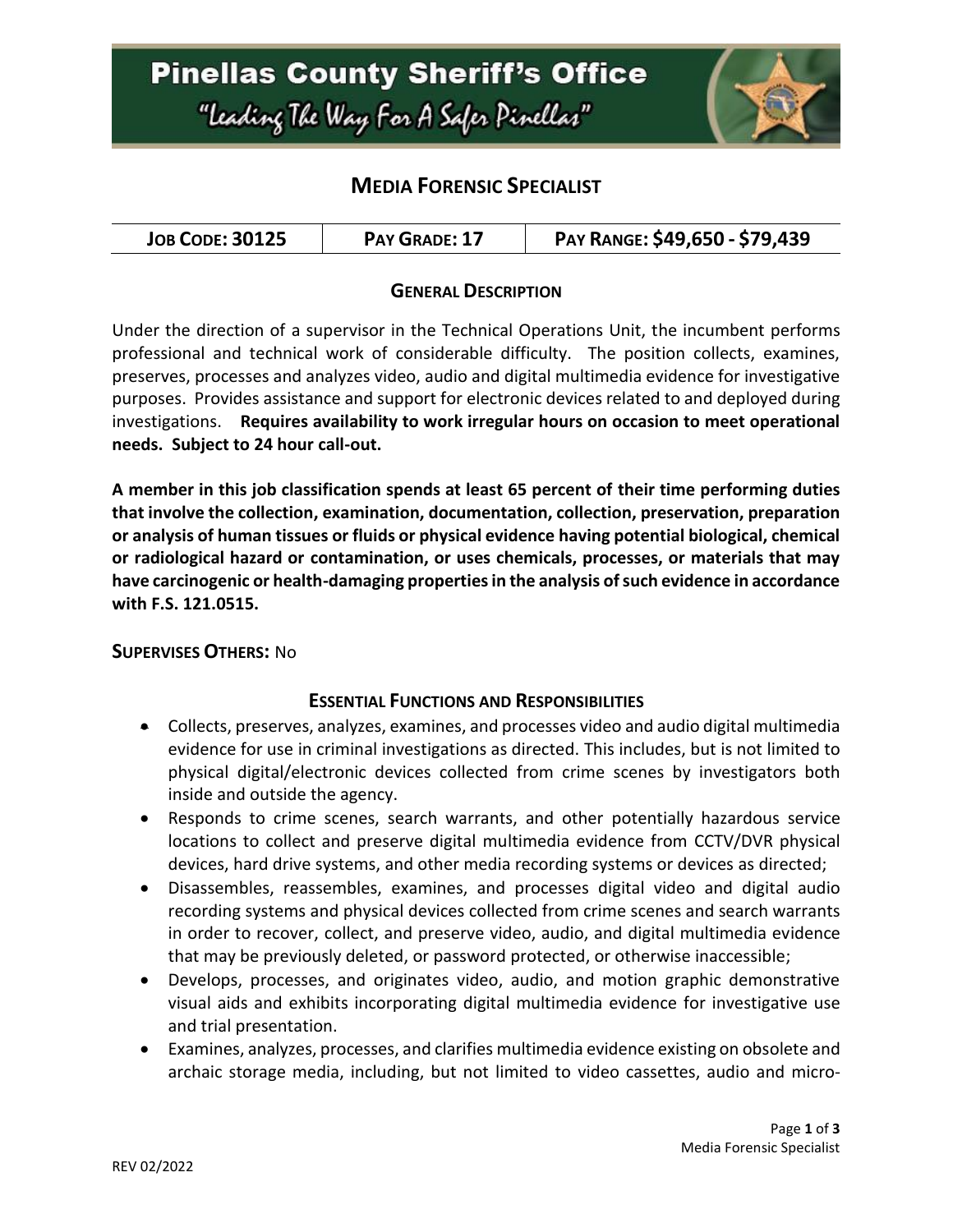

audio cassettes, reel to reel audio tape, motion picture film stock, memory cards, floppy disks, and optical discs;

- Responds to subpoenas for deposition and trial. Prepares and/or provides court room testimony when required for any forensic multimedia work performed or documentation authored including ACISS reports and forensic processing reports.
- Researches, evaluates, and recommends new digital multimedia evidence technology and processes in both the law enforcement and private sectors that may have practical applications in the criminal justice environment, to include authoring technology evaluation documents and reports;
- Configures, tests, and/or operates digital multimedia and electronic equipment during both overt and covert law enforcement operations. This may include videotaping, photography, and evidence documentation at search warrant locations, surveillance operations, or electronic equipment installations as directed.
- Participates in Sheriff's Office recruitment and community relations activities as directed.

Regular and reliable attendance is required as an essential function of the position.

This position may be considered essential and, in the event of an emergency or natural disaster, may be required to work.

This list of duties and responsibilities is not intended to be all-inclusive and you may not responsible for every item listed. The employer reserves the right to assign additional duties and responsibilities as necessary.

#### **QUALIFICATIONS**

- Graduation from an accredited college or university with a Bachelor's Degree in Computer Science, Multimedia Forensics, television, film, audio production, or related field AND two (2) years' experience in a related field OR
- Graduation from an accredited college or university with an Associate's Degree in Computer Science, Multimedia Forensics, television, film, audio production, or related field AND four (4) years' related experience
- Or equivalent combination of education and experience
- Must possess a valid Florida driver's license
- Certification\* in Forensic Video preferred. \**If not currently certified, incumbent must be able to achieve certification within 18 months of hire. Incumbents in position are expected to maintain certification through continuing education.*